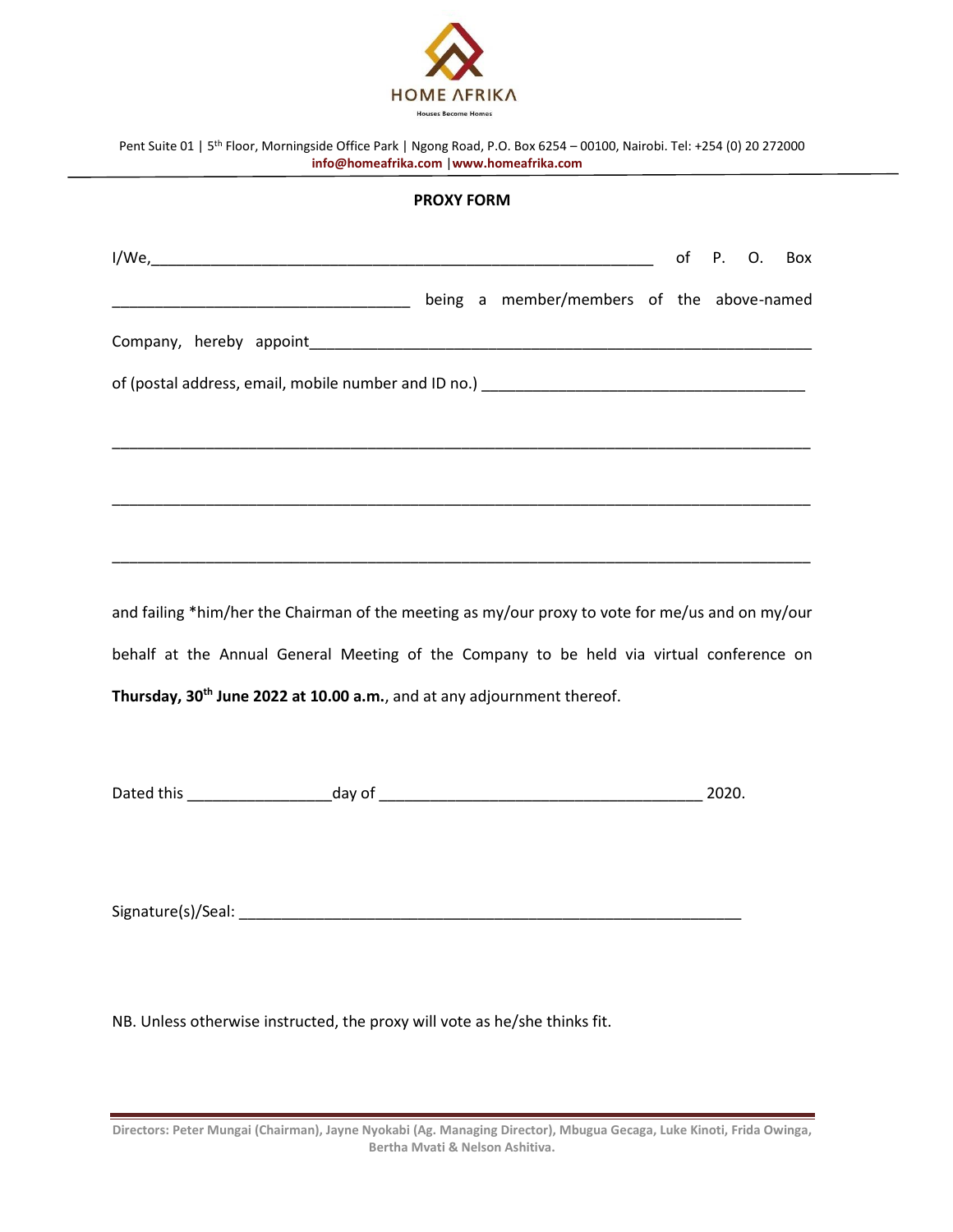

## **Notes**

- 1. In accordance with Section 298(1) of the Companies Act, shareholders entitled to attend and vote at the AGM are entitled to appoint a proxy to attend and vote on their behalf. A proxy need not be a member of the Company and **will need to have access to a mobile phone**. A proxy form must be signed by the appointor or his attorney duly authorized in writing. If the appointer is a body corporate, the instrument appointing the proxy shall be given under its common seal or under the hand of an officer or duly authorized attorney of such body corporate. **A completed form of proxy should be emailed to [info@homeafrika.com](mailto:info@homeafrika.com) or delivered to Custodial & Investor Services, Co-operative Bank Registrar, KUSCCO Centre, Kilimanjaro Avenue-Upper Hill, so as to be received not later than Tuesday, 28th June 2022 at 10.00 a.m**. When nominating a proxy, the **ID/Passport No, email and mobile number of the proxy** must be submitted to facilitate registration. Any proxy registration that is rejected will be communicated to the Shareholder concerned no later than Tuesday, 28<sup>th</sup> June 2022 to allow time to address any issues.
- 2. Registration for the AGM opens on **Monday, 6 th June 2022 at 10:00 a.m. and will close on Monday, 27th June 2022 at 12:00 noon**. Shareholders will not be able to register after Monday, 27<sup>th</sup> June 2022 at 12:00 noon.
- 3. For assistance, shareholders should dial the following helpline number: + 254 020 277 2000 or +254 0716 80 20 70 from 9:00 a.m. to 3:00 p.m. during the registration open period. Any shareholder outside Kenya should dial the helpline number or email [info@homeafrika.com](mailto:info@homeafrika.com) to be assisted to register.
- 4. Duly registered Shareholders and Proxies wishing to participate in the meeting should register for the AGM online at https://us02web.zoom.us/webinar/register/WN\_J2SaJfPWQsSP2 ihaVtBYQ or vote via USSD using short code number **\*23071#** and following the various prompts regarding the registration process. In order to complete the registration process, shareholders will need to have their Share Account Number or CDSC Account Number and the ID/Passport Number which were used to purchase their shares.
- 5. The Virtual AGM will be accessible to Shareholders and Proxies who have duly registered and received the log-in credentials. Duly registered Shareholders and Proxies will receive a short message service (SMS) prompt on their registered mobile numbers, 24 hours prior to the AGM

**Directors: Peter Mungai (Chairman), Jayne Nyokabi (Ag. Managing Director), Mbugua Gecaga, Luke Kinoti, Frida Owinga, Bertha Mvati & Nelson Ashitiva.**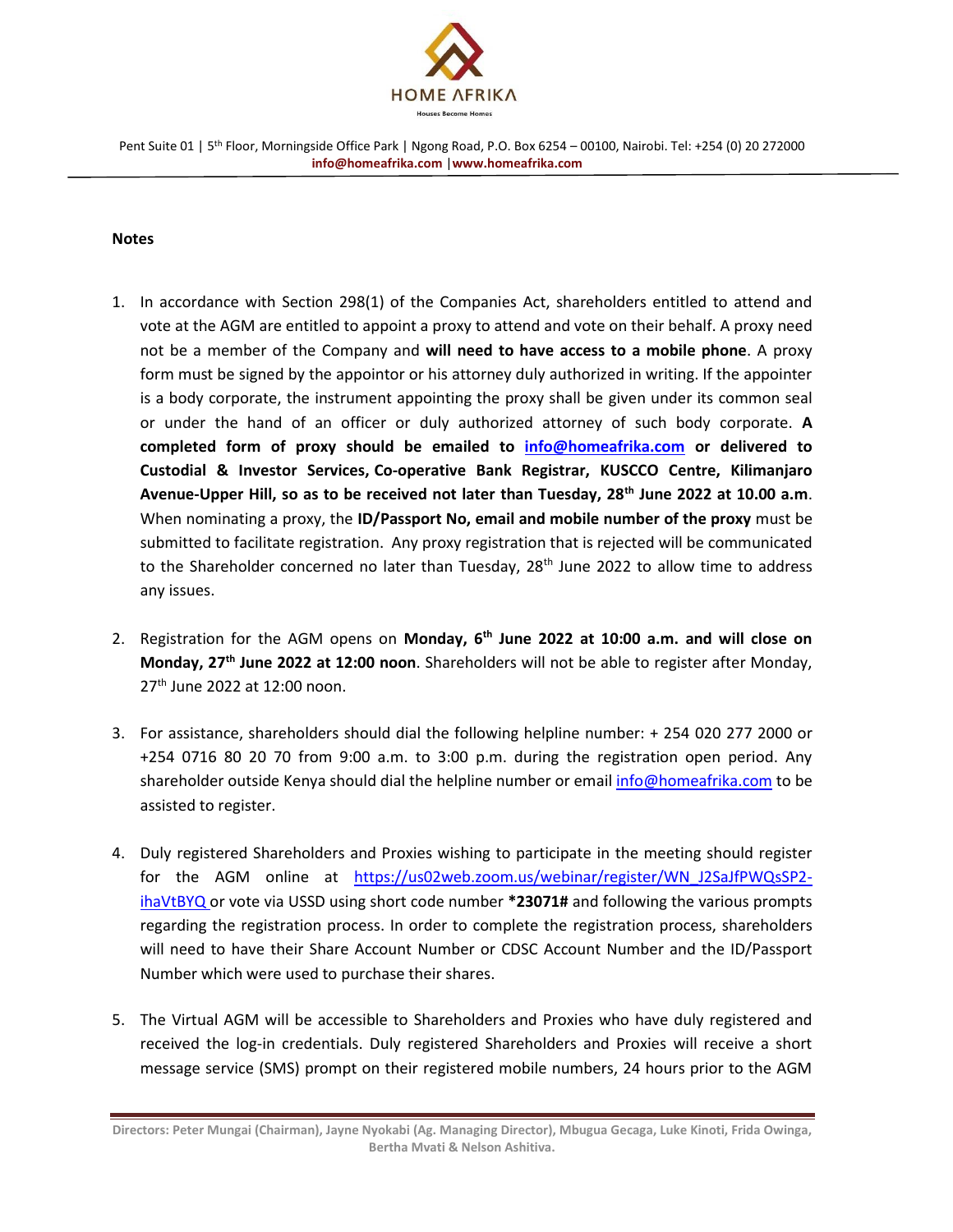

Pent Suite 01 | 5th Floor, Morningside Office Park | Ngong Road, P.O. Box 6254 – 00100, Nairobi. Tel: +254 (0) 20 272000 **[info@homeafrika.com](mailto:info@homeafrika.com)** |**[www.homeafrika.com](http://www.homeafrika.com/)**

acting as a reminder of the AGM. A second SMS prompt shall be sent 2 hours ahead of the AGM, reminding duly registered Shareholders and proxies that the AGM will begin in 2 hours' time.

- 6. Duly registered Shareholders and Proxies can access the Virtual AGM using their log in credentials via https://us02web.zoom.us/webinar/register/WN\_J2SaJfPWQsSP2-ihaVtBYQ to view the livestream and vote and submit questions. Shareholders without internet access can vote and via a USSD **\*23071#** and submit their questions by sending a short message service (SMS) to +254 0716 80 20 70
- 7. Shareholders wishing to raise any questions or clarifications regarding the AGM may do so by:

## **(a) During the AGM**

- i) Shareholders accessing Virtual AGM via the zoom webinar link [https://us02web.zoom.us/webinar/register/WN\\_J2SaJfPWQsSP2-ihaVtBYQ](https://us02web.zoom.us/webinar/register/WN_J2SaJfPWQsSP2-ihaVtBYQ) ; click on the link and it will take you to registration. Fill in the required information. *(full names, ID/Passport Number, Shares Account Number/CDSC Account Number)*
- ii) Share Holder who want to ask a question, type their question on the chat box, send their written questions by email to [info@homeafrika.com](mailto:info@homeafrika.com) or send a short message service (SMS) to +254 0716 80 20 70

## **(b) Prior to AGM**

- i) Shareholders can register prior the AGM via the zoom webinar link [https://us02web.zoom.us/webinar/register/WN\\_J2SaJfPWQsSP2-ihaVtBYQ](https://us02web.zoom.us/webinar/register/WN_J2SaJfPWQsSP2-ihaVtBYQ) ; click on the link and it will take you to registration. Fill in the required information. *(full names, ID/Passport Number, Shares Account Number/CDSC Account Number)*
- ii) Sending their written questions by email to [info@homeafrika.com](mailto:info@homeafrika.com) or send a short message service (SMS) to +254 0716 80 20 70 or
- iii) To the extent possible, physically delivering their written questions with a return physical address or email address to the offices of Custodial & Investor Services, Cooperative Bank Registrar, KUSCCO Centre, Kilimanjaro Avenue-Upper Hill
	- *Shareholders must provide their full details (full names, ID/Passport Number, Shares Account Number/CDSC Account Number) when submitting their questions and clarifications by email or delivery.*
	- *All questions and clarification must reach the Company on or before Monday, 27th June 2022 at 10:00 a.m.*

**Directors: Peter Mungai (Chairman), Jayne Nyokabi (Ag. Managing Director), Mbugua Gecaga, Luke Kinoti, Frida Owinga, Bertha Mvati & Nelson Ashitiva.**